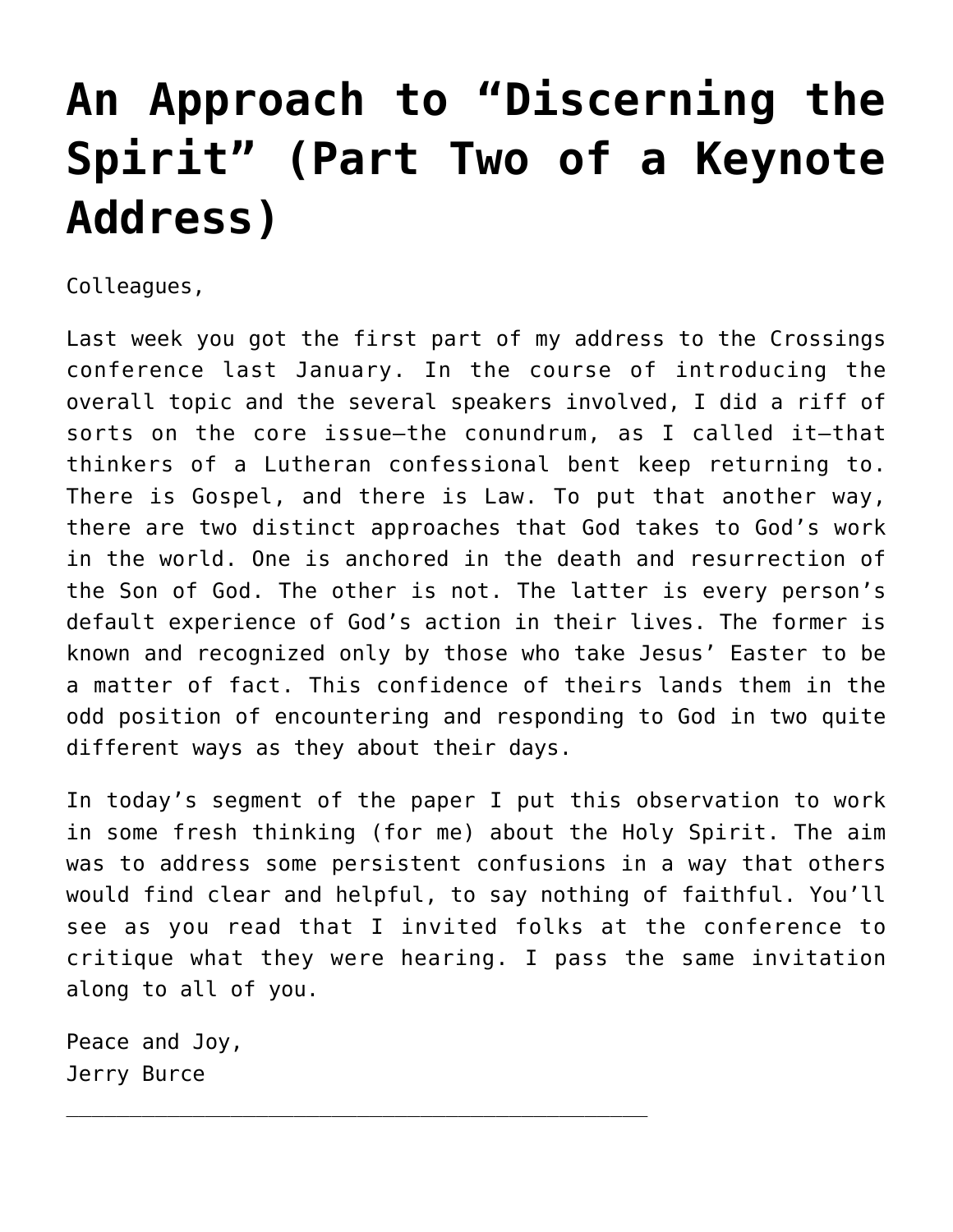## **The Spirit-given Challenge of the Double-Life** (*continued*)

## **V. The Holy Spirit, Poorly Discerned**

"Now we see as in a mirror, dimly."  $-1$  Cor. 13:12

As most of you know, Paul's comment about the mirror is a piece of his counsel to a congregation that's choking with dismay over a host of arguments. The one he's speaking to directly in chapter 13 has to do with the Holy Spirit, understood as the immediate presence and power of God, a power that enables a person or persons to do things that otherwise cannot be done.

I repeat this: "Holy Spirit" equals "the immediate presence and power of God enabling a person or persons to do things that otherwise cannot be done." I toss this out for our purposes here as an initial working definition. Had I the time, I'd go into it at length, but I don't, so I won't. We can talk about it later if you'd like.

In any case, the question at Corinth: who has the Spirit, and who does not? Of the haves, who has more, who has less, and how do you assess this? And finally, what about the deadbeat "havenots"? Once you've figured out who they are, how do you deal with them?

Really, has there ever been a moment in the life of the Church when this argument wasn't raging—somewhere, in some form? Since I don't imagine that my own baptized lifetime is a weird aberration from every other Christian lifetime, my answer is no. Who has the Spirit? Or to cloak the question in other terms, who's the real Christian, the serious Christian, the better, the wiser, the more faithful Christian, the true believer, the orthodox believer, the ortho-practical believer whose Spiritgiven faith is proved in Spirit-given works—she gives a hang for the poor, you see, as the deadbeats do not. Unlike them, she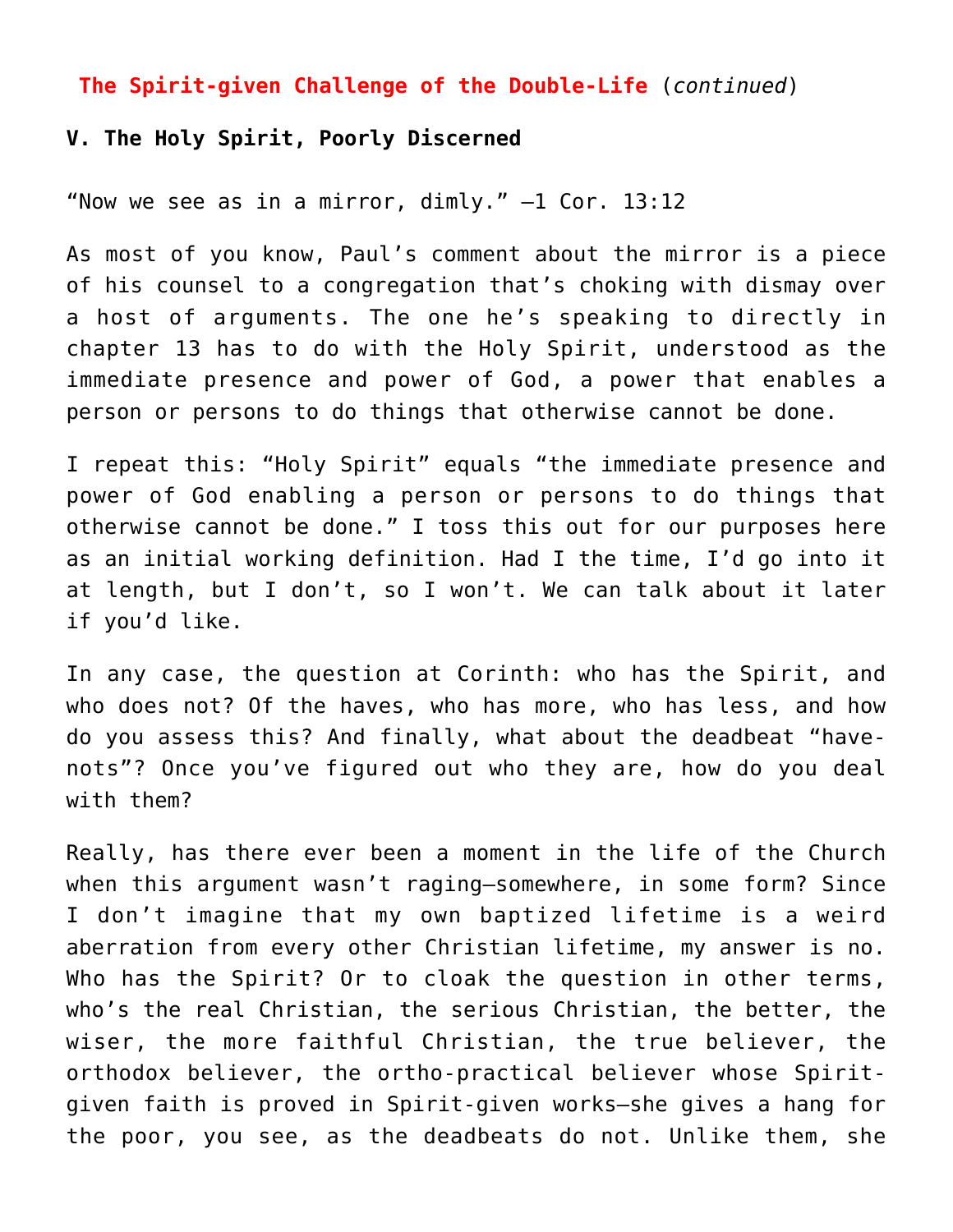digs for root causes.

"We take the Bible seriously as the infallible, Spirit-breathed Word of God—you rascals don't." This too is a form of the Corinthian argument. When I was a first-year student at Concordia Seminary across the river, it tore my school apart. As for its several eruptions in the brief history of the ELCA, I'd rather not go there this evening—again, time forbids it, and for that my stomach is really quite grateful; though let me point out even so how each and every wrangle of the past 28 years has been punctuated—in some cases dominated—by loud and strident talk of the Spirit, the *Holy* Spirit, who either encourages representational quotas or abhors them, who either sees suddenly fit to authorize gay marriage or continues as ever to empower gay celibacy, not that he/she/it has ever made like the hand at Belshazzar's feast, inscribing his/her/its definitive opinion *for right now*on the screens at a churchwide assembly; though even then we'd haggle about it. We'd do that in part because it's so, so hard to trust each other, especially when it comes to matters of "the Spirit." "Which spirit is at work here?" we have to ask. We ask it because we all sense how the spirits at work in the world are legion, and how all but the One are *un*hol*y*, some vividly so; and how every sinner's mind and heart is riddled with them.

So the quarrels go on, and the factions multiply. Welcome to the history of the church—most all of which, by the way, will strike most baptized folk as more or less irrelevant as they step into their days. Their question, if they even think to ask it any more, is whether this Spirit they hear about—this presence and power of God enabling *them* to do what can't be done—has any role to play at all in their daily routines. Most, I'm guessing, are guessing not.

**VI. God's Power in Two Forms (Type E, Type X)**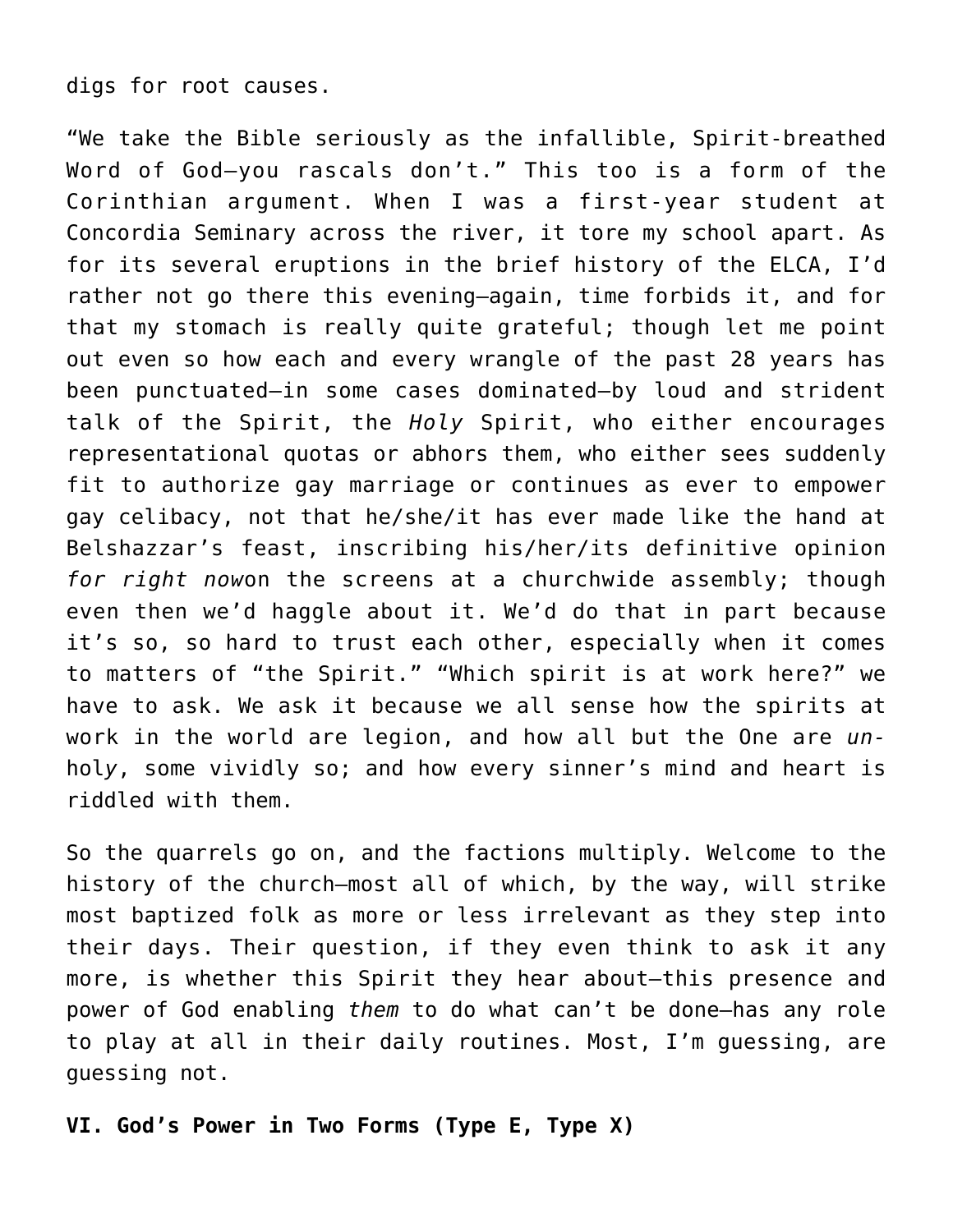Though even as I say this, I need to clarify, or, as we Lutherans keep saying, to distinguish; to spot another two-ness in the ways of God with humankind, and point it out. Are people in the pews clamoring for signs of the power of God at work in their lives? Of course they are; though what they ache for—some so urgently that they'll muster cohorts of prayer warriors to beg for it—is a specific form of God's power, the one that works *on*me as *object,* and does so *especially* in the details of everyday life. So, for example, it kills the cancer. It averts the car wreck. It lands the promotion. It punches the numbers for the winning lottery ticket if I'm crass enough to play the lottery. Perhaps it breaks my addiction to playing the numbers. For purposes here, let's call this Power, Type E, where "E" stands for "everyday."

Now this is *not* the power that the rubric "Holy Spirit" covers—or so I suggest, and with all my heart I invite you to test this with me later. Spirit-power works, not *on* me as object, but *through* me as agent. Again, it enables me to do what otherwise I could not do, with others as the beneficiaries of the doing that gets done. So in Luke's Gospel, for example, it empowers me to bear a child in my virginity, or to sing a Nunc Dimittis in my senescence, or to scatter nasty spirits, or to look you in the eye and forgive your sins with a straight face. It even stoops so low and small as to twist my criminal head in Jesus' direction and give me just enough breath to croak out, "Lord, remember me…"— and this, mind you, to the future comfort and edification of millions upon millions of other criminal sinners, the present assembly included.

Which brings us, of course, to the main point, the most important one of all: Spirit-power is inextricably intertwined in the apostolic witness with God's great doing for us all in Jesus Christ. So to keep *this* clear, and again for present purposes, let's call this God's Power Type X, where X signifies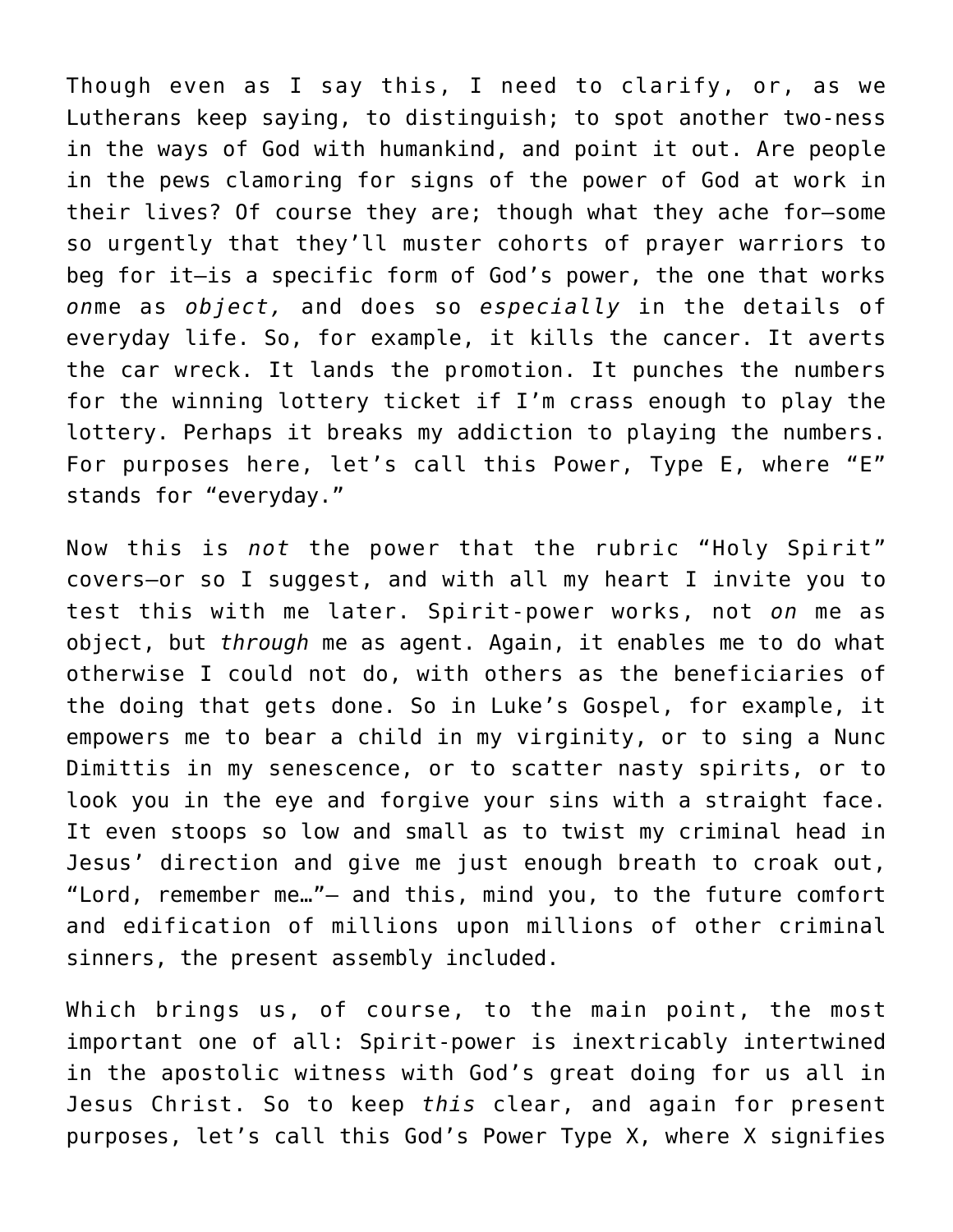Christ and the cross we killed him on.

Type X power is *not* the power that the Lutheran people I know best are hankering and pining for right now as their days dribble by, at least not that I can tell. It's not the power they're praying for as they head to work or school on Monday morning, if indeed they're praying at all. You lay folk should know that there's not a preacher in this room who won't blanche when she confronts the text we're given to read this coming summer, 10<sup>th</sup>Sunday after Pentecost, Luke 11: "If," says Jesus, "you…who are evil know how to give good gifts to your children, how much more will the heavenly Father give the Holy Spirit"—implication: *the* best gift ever—"to those who ask him!" Well, sure; and even now I see it, all those eyes staring blankly at me as people wonder how they could even start to want what Jesus touts here; and really, it's my job as preacher to get them thirsting for it? *Kyrie eleison—*or so I mutter as I plan a quick vacation and line up the sub.

All of which is simply to observe that we Lutherans are strangely lousy on this topic of the Spirit. To use a term that will surface again and again in our time together, we struggle to *discern* it. That's assuming, again, that we even to think to look for it; though when we do, as in seminaries or grave assemblies, how quick we are to rip ourselves to shreds, Corinthian style. People tend to do that when they're stumbling through a haze of thick confusion. Ergo this conference.

## **VII. Discerning the Spirit: The Essential** *Satis Est*

Strangely lousy, I say; weirdly confused. Of all Christians, Lutherans have the least excuse to be murky and confused about the Holy Spirit, aka, God's Power Type X. After all, we've got St. Paul in our corner, don't we? And with him, of course, comes Luther, Melanchthon tagging along.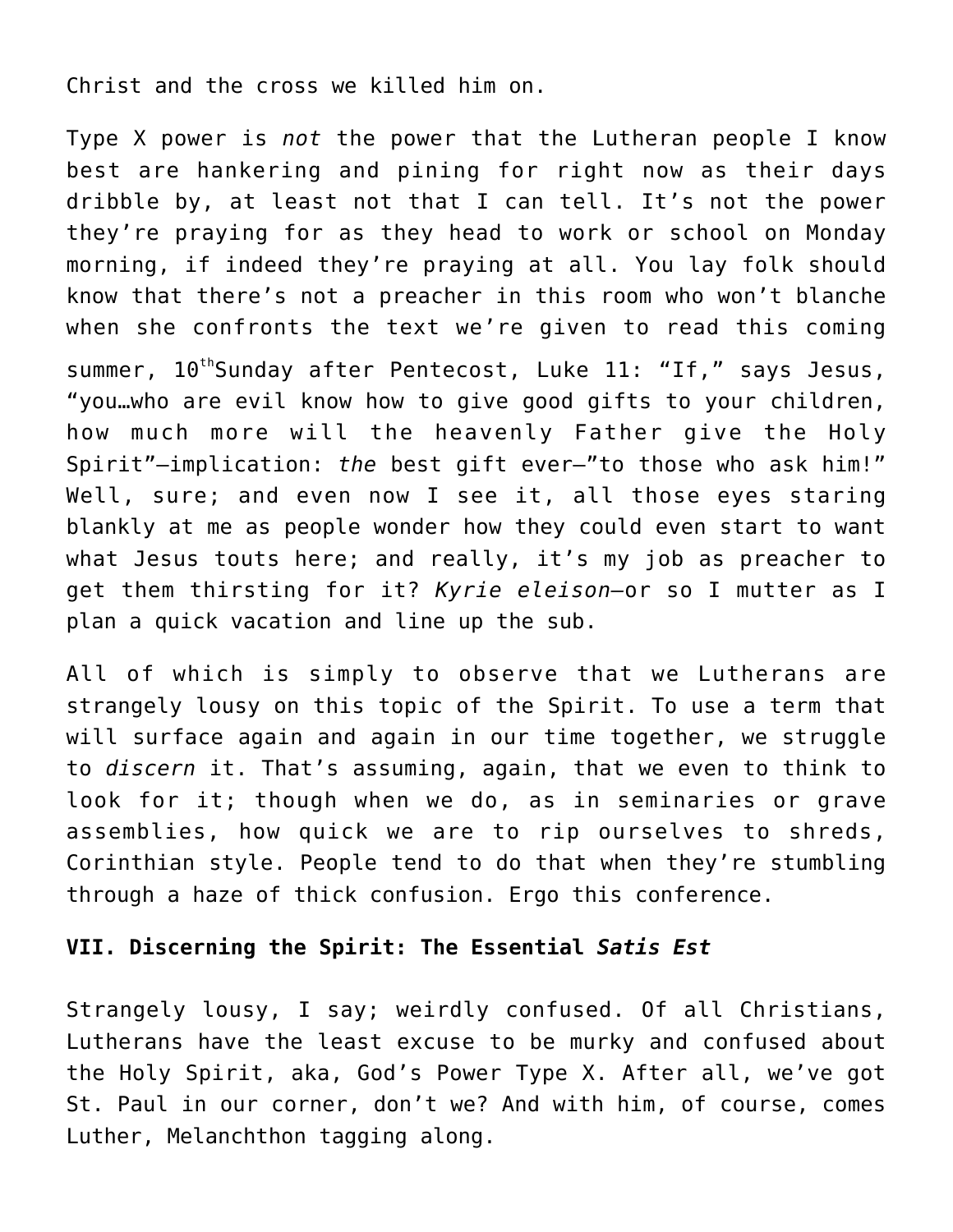We have some seminarians with us. Have you heard yet about the *satis est?* That's the label for one of the great assertions of the Augsburg Confession, so often ignored, also by Lutherans. Article VII: "It is enough—in Latin*satis est*—for the true unity of the church to agree concerning the teaching of the gospel and the administration of the sacraments."

Behind this, I submit, lies the original *satis est,* the one we got to hear this past Sunday as Paul took up the Spirit-specific questions that were seething at Corinth.

"No one speaking by the Spirit of God ever says 'Let Jesus be cursed!' and no one can say 'Jesus is Lord' except by the Holy Spirit." That, says Paul, is the baseline test for God's Type X power, present and in action.

Really? But it sounds so simple, so trifling, so unworthy of divine majesty, so easy to do: three little words, anyone can say them, can't they? Answer: no, they can't. My old teacher, Ed Schroeder, has a great story about this. He got it from his colleague, Robert Bertram, the co-founder with him of this little Crossings outfit. Perhaps he'll tell it later, or if not, go ask him. Or even better, you can run your own test on the way home. Walk around the rest stop or the airport lounge, and ask everyone you meet to say it: "Jesus is Lord." Guess what: it will not happen, and I will cheerfully lay a bet on that. A big bet. Not that I have to worry at all about losing the bet. Even now you're all cringing as all Lutherans always do at the thought of even attempting the experiment as proposed. It means sticking out your Christian neck.

Still, among our own it sounds so easy, too easy: "Jesus is Lord." No, we say to each other, it isn't enough, *satis non est*. There has got to be more, so much, much more, to this faith and life that God the Holy Spirit uses Type X power to generate; and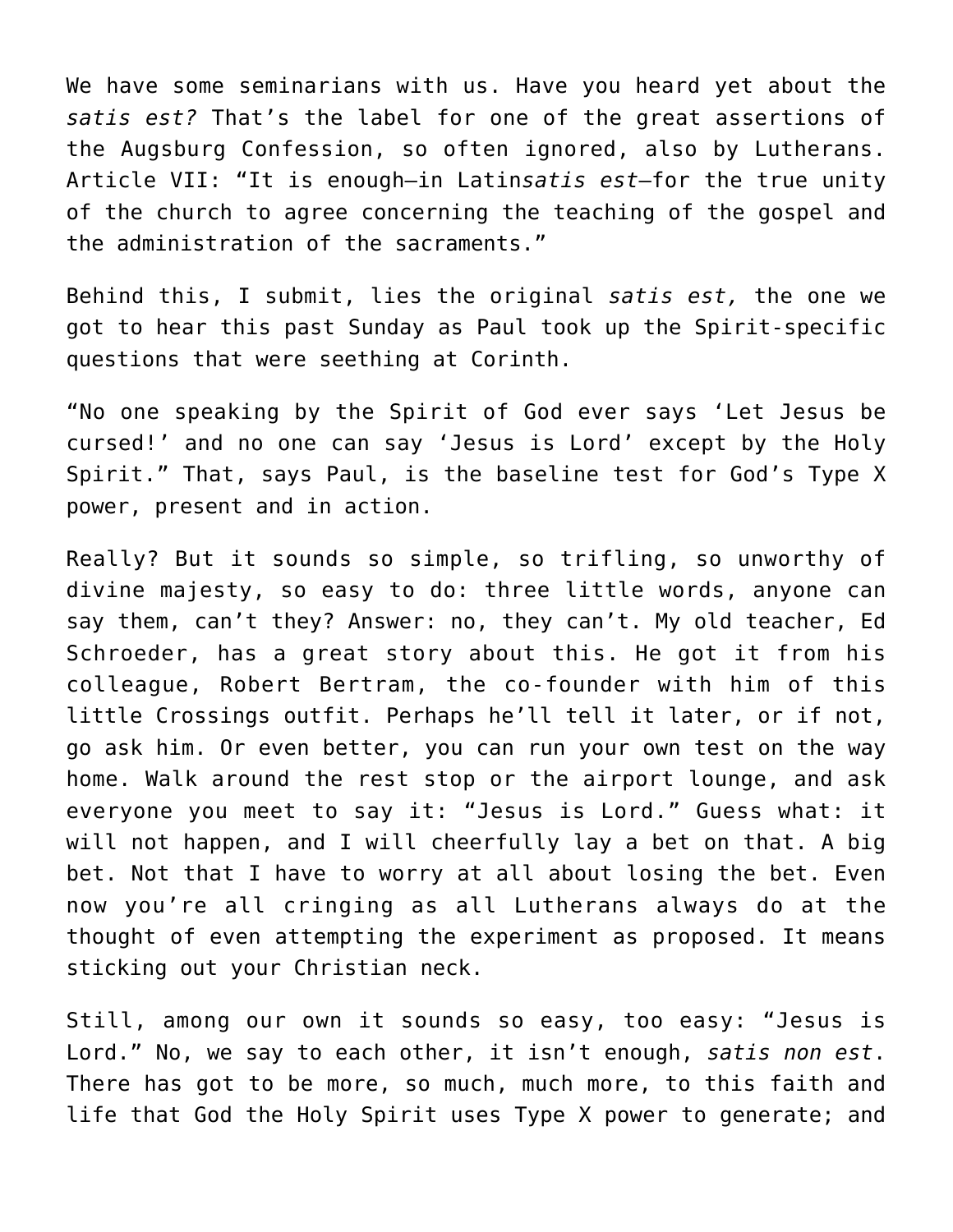before you know it we've invented more, we've piled it on. Jesus-is-Lord plus. Plus Easter celebrated according to the correct calendar—that was way back when. Plus ministry organized in the right, the proper manner—a huge thing that's been for Lutherans in America. Jesus-is-Lord *plus* all doctrines correctly parsed and sufficiently choked down, Jesus-is-Lord *plus* all proper behavior that properly reflects a sanctified life, as we like to put it, and now let's go to war over which behaviors these are. Can you drink a glass of beer or not? Can a Christian vote Republican—or is that Democrat?

All of which reflects a couple of huge and stupid mistakes that all Christians should be mightily ashamed of, though Lutherans in particular.

Mistake number one: the moment I add "plus" to "Jesus-is-Lord" I've invented an oxymoron, insulting Jesus in the process. Jesus is *not* Lord if a simple confidence in him is not enough to be get us counted among the saints. At best he's Lord-lite, sharing his throne with whatever else we've ginned up and added on to anchor and define our Christian identity. That includes, by the way, those extra things we dig up from the Bible. Circumcision, say. Never getting a divorce, an add-on that some people here are old enough to remember vividly.

Mistake number two: to add a plus of any kind to "Jesus is Lord" is to show how clueless I am about the very thing I've just confessed. "All things are yours, whether Paul, Apollos, Cephas, life, death, the present, the future, all are yours, and you are Christ's, and Christ is God's." That's Paul in chapter 3 of  $1^{st}$ Corinthians spelling out what the Lordship of Jesus signifies for those folks at a point when they're still behaving very badly. Or again to the Ephesians, chapter 2: "God, who is rich in mercy, out of the great love with which he loved us, even when we were dead through our trespasses, made us alive together